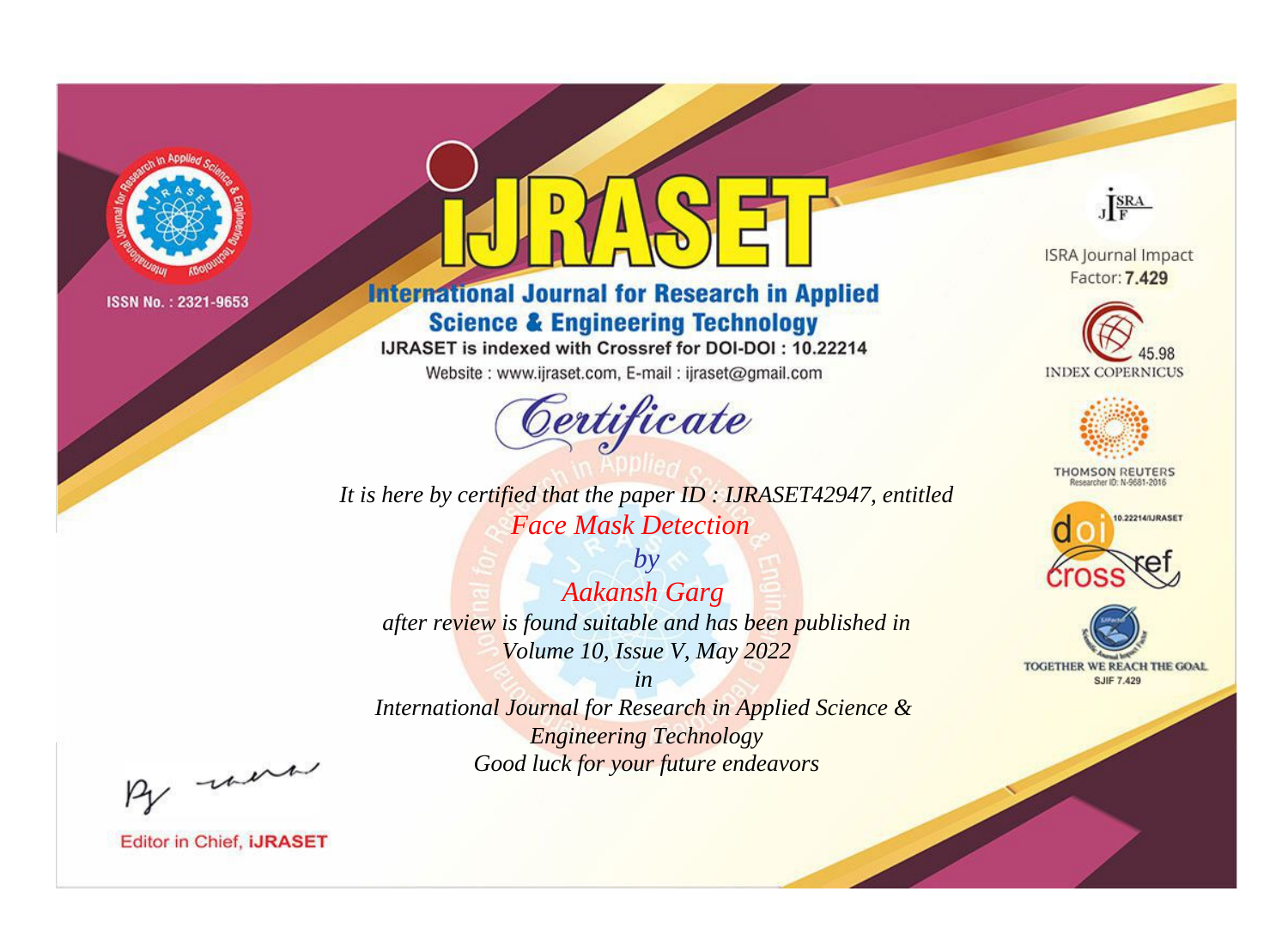

# **International Journal for Research in Applied Science & Engineering Technology**

IJRASET is indexed with Crossref for DOI-DOI: 10.22214

Website: www.ijraset.com, E-mail: ijraset@gmail.com



*It is here by certified that the paper ID : IJRASET42947, entitled Face Mask Detection*

*by Abhinav Dagar after review is found suitable and has been published in Volume 10, Issue V, May 2022*

*in International Journal for Research in Applied Science & Engineering Technology Good luck for your future endeavors*



**ISRA Journal Impact** Factor: 7.429





**THOMSON REUTERS** 





By morn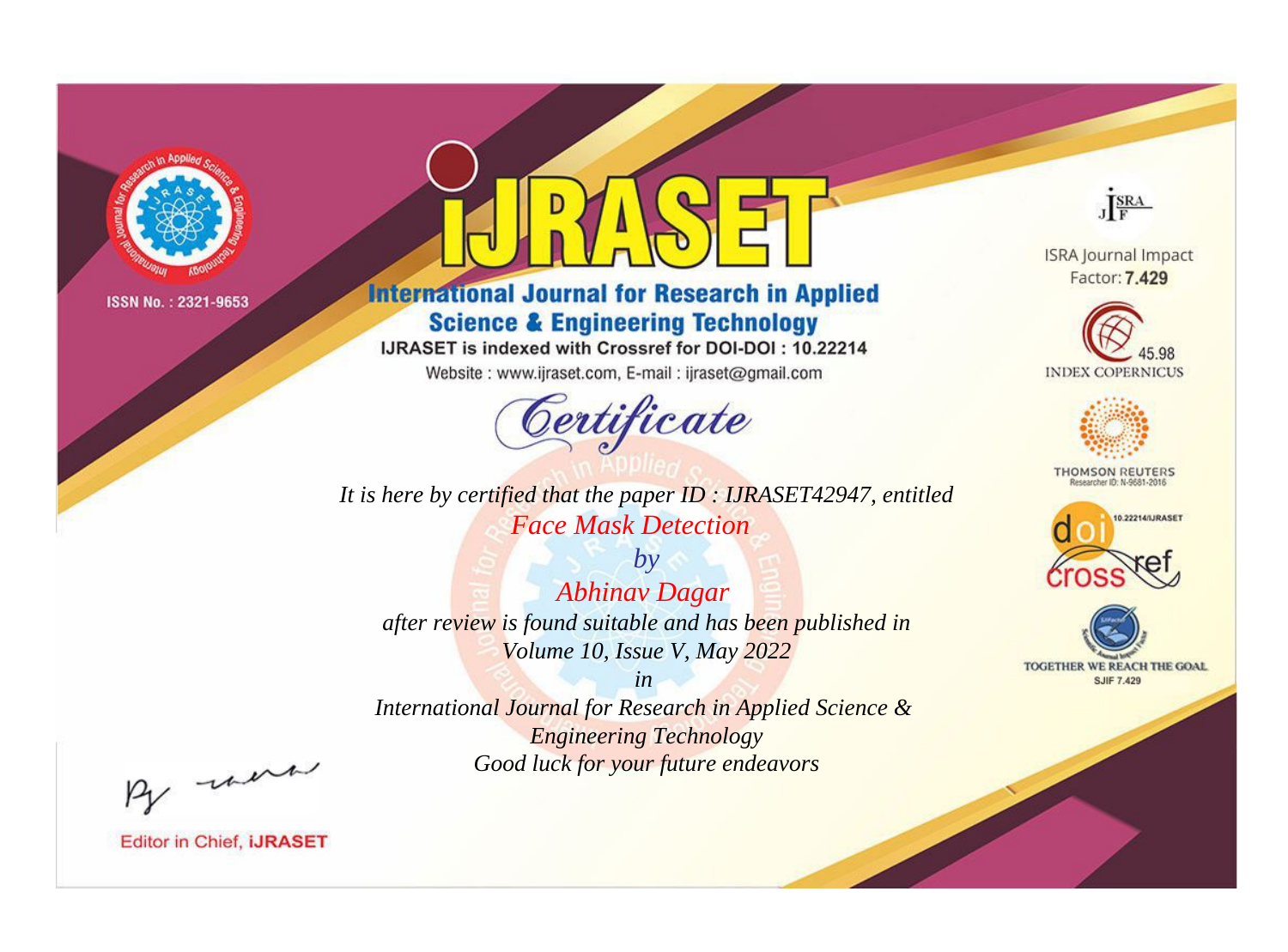

# **International Journal for Research in Applied Science & Engineering Technology**

IJRASET is indexed with Crossref for DOI-DOI: 10.22214

Website: www.ijraset.com, E-mail: ijraset@gmail.com



**ISRA Journal Impact** Factor: 7.429

JERA





**THOMSON REUTERS** 



TOGETHER WE REACH THE GOAL **SJIF 7.429** 

*It is here by certified that the paper ID : IJRASET42947, entitled Face Mask Detection*

*by Chetanya Khurana after review is found suitable and has been published in Volume 10, Issue V, May 2022*

*in* 

*International Journal for Research in Applied Science & Engineering Technology Good luck for your future endeavors*

By morn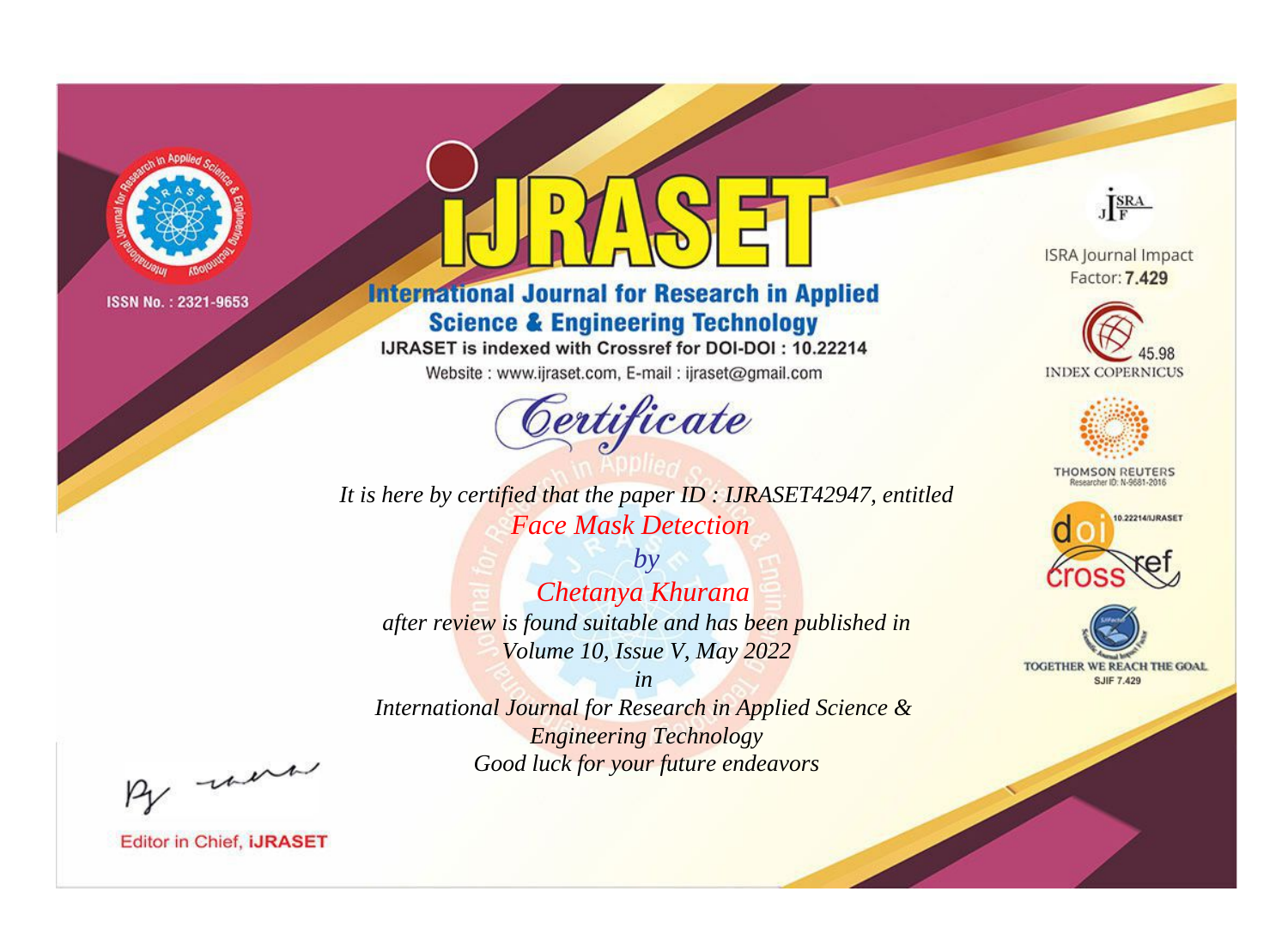

# **International Journal for Research in Applied Science & Engineering Technology**

IJRASET is indexed with Crossref for DOI-DOI: 10.22214

Website: www.ijraset.com, E-mail: ijraset@gmail.com



*It is here by certified that the paper ID : IJRASET42947, entitled Face Mask Detection*

*by Dr. Rajesh Singh after review is found suitable and has been published in Volume 10, Issue V, May 2022*

*in International Journal for Research in Applied Science & Engineering Technology Good luck for your future endeavors*



**ISRA Journal Impact** Factor: 7.429





**THOMSON REUTERS** 





By morn